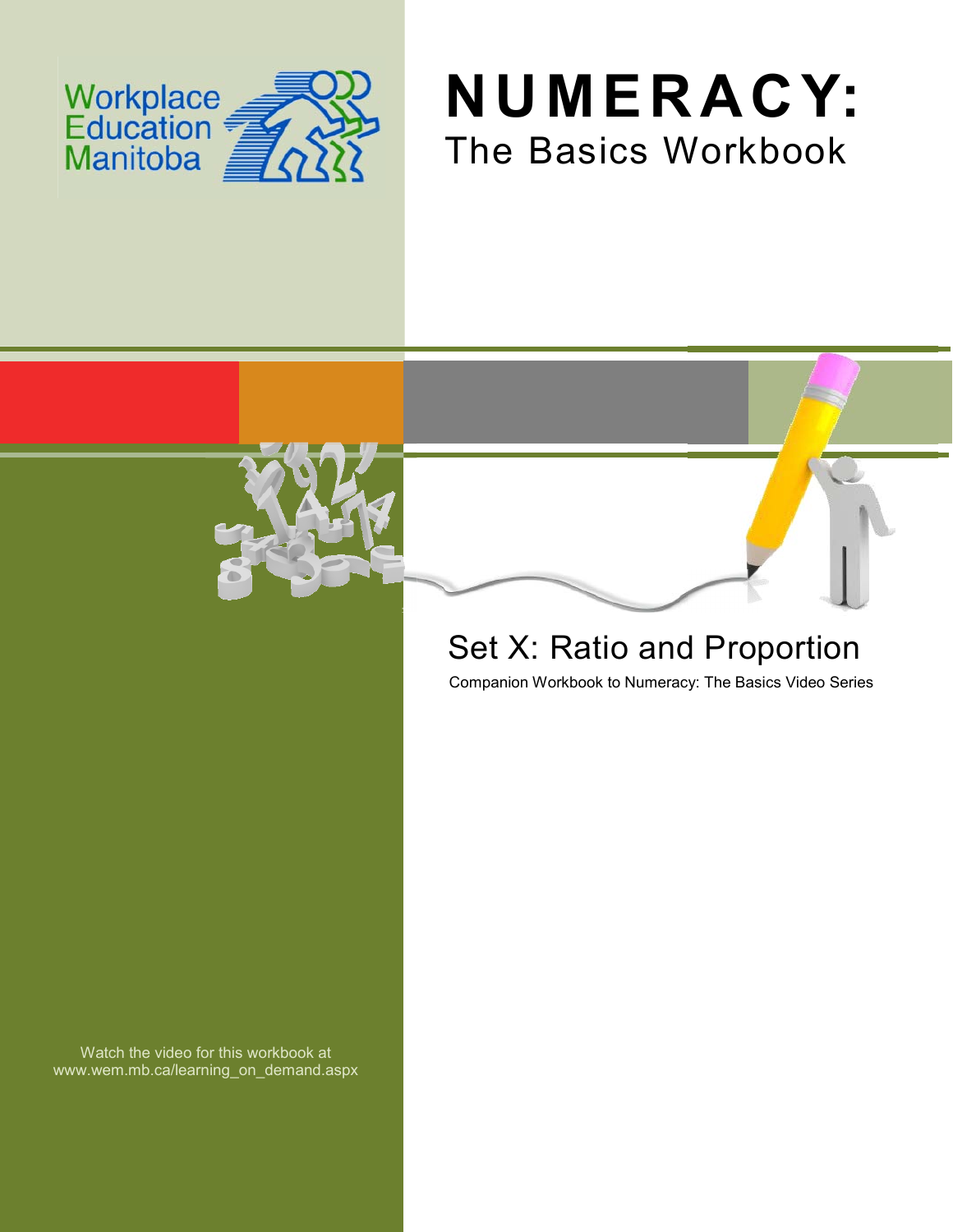Workplace Education Manitoba would like to express appreciation to the following for supporting the development of this curriculum:

> The Government of Canada Human Resource Skills Development Canada (HRSDC)

> > and

The Manitoba Government Industry Workforce Development (IWD), Entrepreneurship, Training and Trade (ETT)

Workplace Education Manitoba would also like to thank the individuals from across Manitoba who provided consultation, content, and feedback.

> For more information, visit [www.wem.mb.ca](http://www.wem.mb.ca/) or contact the Project Coordinator Lindsay Laidlaw at [info@wem.mb.ca](mailto:info@wem.mb.ca)

Workplace Education Manitoba 1000 Waverley Street Winnipeg, MB, R3T 0P3

©Workplace Education Manitoba, 2012

All rights reserved; no part of this publication may be reproduced, stored in a retrieval system, or transmitted in any form by any means, electronic, mechanical, photocopying, recording, or otherwise without

prior written permission of the Publishers. This manual may not be lent, resold, hired out or otherwise disposed by way of trade in any form of binding or cover than that which it is published, without the prior consent of the Publishers.



SLN

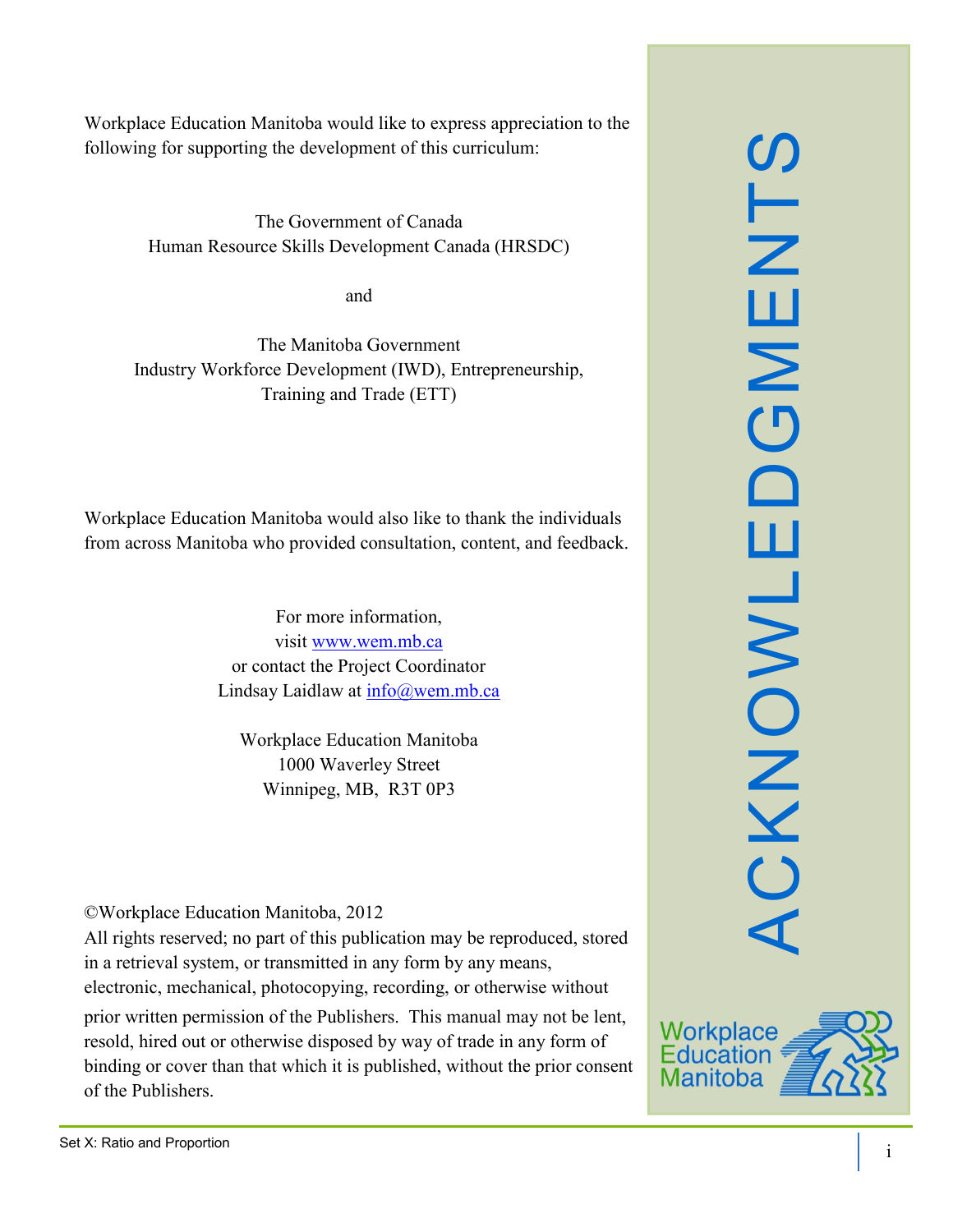

### **INTRODUCTION**

#### **What is Numeracy: The Basics Workbook?**

This workbook is intended to accompany Workplace Education Manitoba's (WEM) Numeracy: The Basics Video Series, a set of 50 videos that explain essential numeracy concepts.

The refresher videos cover 25 critical numeracy topics, each broken into concept and practice.

The video series and accompanying downloadable workbooks can be found on the WEM website at [http://www.wem.mb.ca/learning\\_on\\_demand.aspx](http://www.wem.mb.ca/learning_on_demand.aspx)

These Numeracy: The Basics workbooks provide an opportunity for additional skill-building practice.

#### **Numeracy: The Basics topics are:**

- Order of Operations 1
- Order of Operations 2
- Adding & Subtracting Fractions 1
- Adding & Subtracting Fractions 2
- Multiplying & Dividing Fractions
- $\bullet$  Mixed & Improper Fractions
- Operations with Mixed Fractions 1
- Operations with Mixed Fractions 2
- Operations with Mixed Fractions 3
- Adding & Subtracting Decimals
- Multiplying Decimals
- Dividing Decimals
- Order of Operations & Decimals
- Decimals, Fractions & Percent 1
- Decimals, Fractions & Percent 2
- Imperial Conversions
- Metric Conversions
- Metric and Imperial Conversions
- Geometry  $1 -$  Perimeter
- Geometry  $2 Area$
- Geometry 3- Volume
- Solving Equations 1
- Solving Equations 2
- Ratio & Proportion
- Averages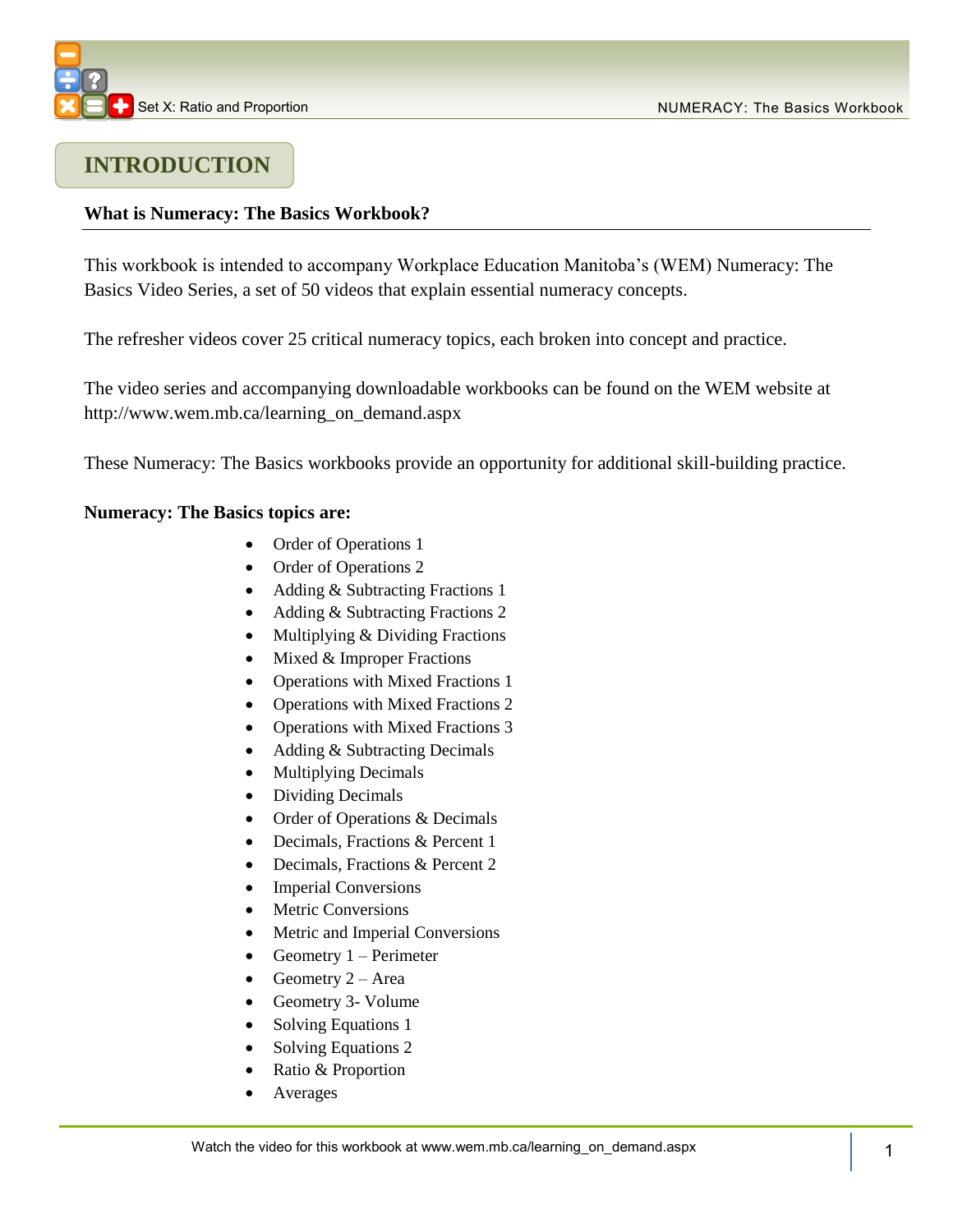## **RATIO AND PROPORTION**

This workbook contains five skill-building practice sections. Solutions can be found at the end of the workbook.

#### **Practice Section A**

Find the missing value in each question. Express your answer as a decimal.

| 1.               | $1:2 = ?:10$        |                                                                                                                                                                                                                                                                                                                                                                  |
|------------------|---------------------|------------------------------------------------------------------------------------------------------------------------------------------------------------------------------------------------------------------------------------------------------------------------------------------------------------------------------------------------------------------|
| 2.               | $2:1 = ?:10$        | = <u>___________________</u>                                                                                                                                                                                                                                                                                                                                     |
| 3.               | $2:5=?:10$          | = <u>__________________</u>                                                                                                                                                                                                                                                                                                                                      |
| $\overline{4}$ . | $5:2=?:10$          |                                                                                                                                                                                                                                                                                                                                                                  |
| 5.               | $3:2=?:8$           | = ______________________                                                                                                                                                                                                                                                                                                                                         |
| 6.               | $5:2=?:8$           |                                                                                                                                                                                                                                                                                                                                                                  |
| 7.               | $2:3 = ?:9$         | = ___________________                                                                                                                                                                                                                                                                                                                                            |
| 8.               | $3:1 = ?:9$         |                                                                                                                                                                                                                                                                                                                                                                  |
| 9.               | $5:4=10:?$          | = <u>__________________</u>                                                                                                                                                                                                                                                                                                                                      |
|                  | 10. $5:3 = ?:9$     | $\equiv$ and the set of the set of $\mathcal{L}$                                                                                                                                                                                                                                                                                                                 |
|                  | 11. $2:3=6:?$       | $=$ $\frac{1}{\sqrt{2\pi}}$ $\frac{1}{\sqrt{2\pi}}$ $\frac{1}{\sqrt{2\pi}}$ $\frac{1}{\sqrt{2\pi}}$ $\frac{1}{\sqrt{2\pi}}$ $\frac{1}{\sqrt{2\pi}}$ $\frac{1}{\sqrt{2\pi}}$ $\frac{1}{\sqrt{2\pi}}$ $\frac{1}{\sqrt{2\pi}}$ $\frac{1}{\sqrt{2\pi}}$ $\frac{1}{\sqrt{2\pi}}$ $\frac{1}{\sqrt{2\pi}}$ $\frac{1}{\sqrt{2\pi}}$ $\frac{1}{\sqrt{2\pi}}$ $\frac{1}{\$ |
|                  | 12. $2:5 = 8:?$     | = _____________________                                                                                                                                                                                                                                                                                                                                          |
|                  | 13. $1.5:1=6:?$     | = _______________________                                                                                                                                                                                                                                                                                                                                        |
|                  | 14. $1.5:3 = 4.5:?$ | = <u>_________________</u>                                                                                                                                                                                                                                                                                                                                       |
|                  | 15. $8:3 = 4:?$     | = <u>__________________</u>                                                                                                                                                                                                                                                                                                                                      |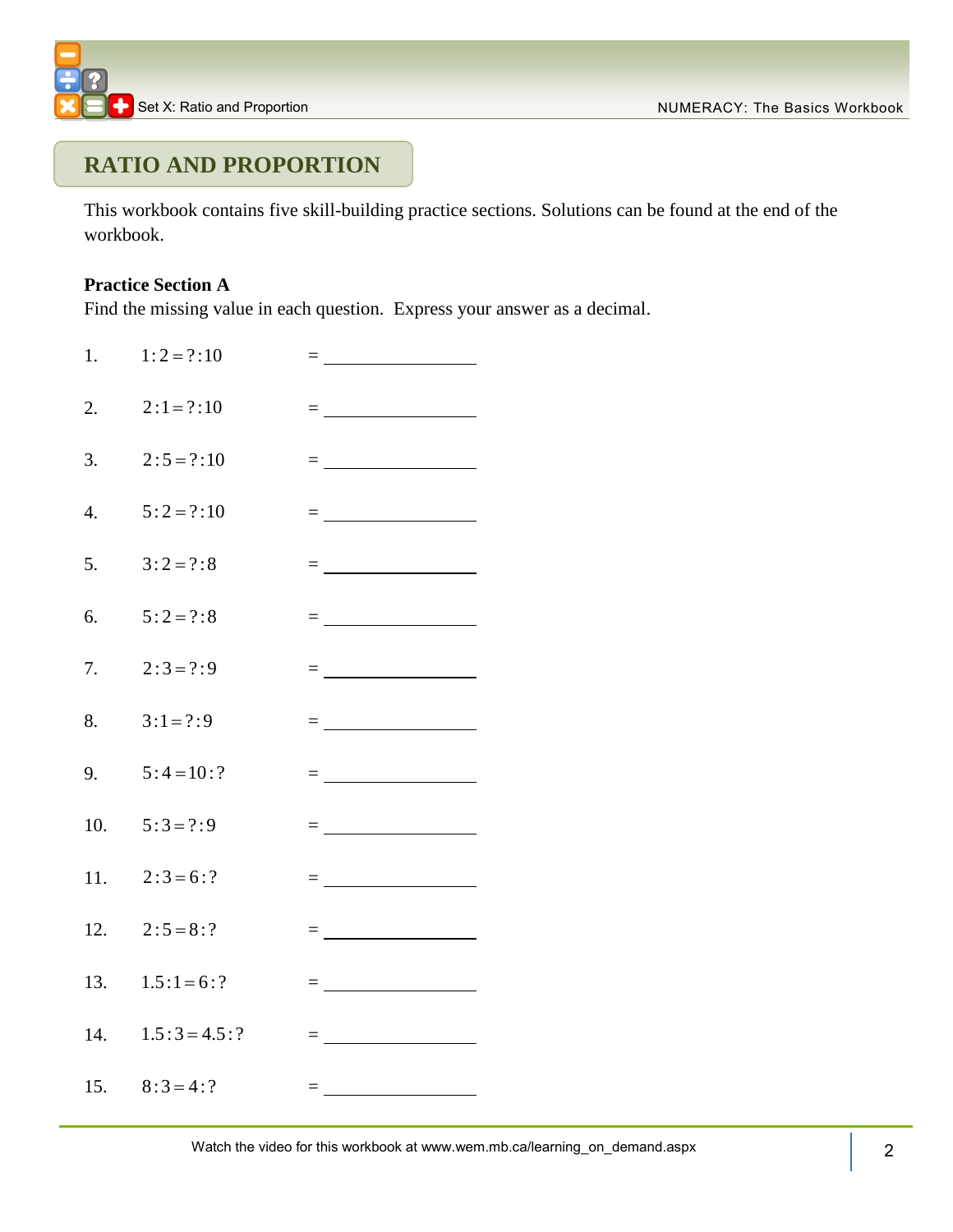

#### **Practice Section B**

Find the missing value in each question. Express your answer as a decimal if decimals are given in the question. Express your answer as a fraction if fractions are given in the question.

| 1.               | $1.5:4.5=4.5:?$                               | $=$ $\frac{1}{\sqrt{2\pi}}$ . The set of $\frac{1}{2}$                                                                                                                                                                                                                                                                                                           |
|------------------|-----------------------------------------------|------------------------------------------------------------------------------------------------------------------------------------------------------------------------------------------------------------------------------------------------------------------------------------------------------------------------------------------------------------------|
| 2.               | $4:2.5 = ?:7.5$                               |                                                                                                                                                                                                                                                                                                                                                                  |
| 3.               | $4.25:2 = ?:4$                                | $=$ $\frac{1}{\sqrt{2\pi}}$ $\frac{1}{\sqrt{2\pi}}$ $\frac{1}{\sqrt{2\pi}}$ $\frac{1}{\sqrt{2\pi}}$ $\frac{1}{\sqrt{2\pi}}$ $\frac{1}{\sqrt{2\pi}}$ $\frac{1}{\sqrt{2\pi}}$ $\frac{1}{\sqrt{2\pi}}$ $\frac{1}{\sqrt{2\pi}}$ $\frac{1}{\sqrt{2\pi}}$ $\frac{1}{\sqrt{2\pi}}$ $\frac{1}{\sqrt{2\pi}}$ $\frac{1}{\sqrt{2\pi}}$ $\frac{1}{\sqrt{2\pi}}$ $\frac{1}{\$ |
| $\overline{4}$ . | $5:3.5 = 15:?$                                |                                                                                                                                                                                                                                                                                                                                                                  |
| 5.               | $2.5:3.5=15:?$                                | = ____________________                                                                                                                                                                                                                                                                                                                                           |
| 6.               | $2\frac{1}{2}$ : 5 = ?: 15                    |                                                                                                                                                                                                                                                                                                                                                                  |
| 7.               | $4\frac{1}{2}$ : 5 = 9: ?                     |                                                                                                                                                                                                                                                                                                                                                                  |
| 8.               | $3:2\frac{1}{4}=6:?$                          |                                                                                                                                                                                                                                                                                                                                                                  |
| 9.               | $4\frac{1}{2}$ : ? = 9:14                     |                                                                                                                                                                                                                                                                                                                                                                  |
|                  | 10. $7:5 = 3\frac{1}{2}$ :?                   |                                                                                                                                                                                                                                                                                                                                                                  |
|                  | 11. $3:8 = 4\frac{1}{2}$ :?                   |                                                                                                                                                                                                                                                                                                                                                                  |
|                  | 12. $1\frac{1}{2}:\frac{1}{2}=?:4$            | $=$ $\frac{1}{\sqrt{2\pi}}$ $\frac{1}{\sqrt{2\pi}}$ $\frac{1}{\sqrt{2\pi}}$ $\frac{1}{\sqrt{2\pi}}$ $\frac{1}{\sqrt{2\pi}}$ $\frac{1}{\sqrt{2\pi}}$ $\frac{1}{\sqrt{2\pi}}$ $\frac{1}{\sqrt{2\pi}}$ $\frac{1}{\sqrt{2\pi}}$ $\frac{1}{\sqrt{2\pi}}$ $\frac{1}{\sqrt{2\pi}}$ $\frac{1}{\sqrt{2\pi}}$ $\frac{1}{\sqrt{2\pi}}$ $\frac{1}{\sqrt{2\pi}}$ $\frac{1}{\$ |
|                  | 13. $3\frac{1}{2}$ : 8 = ?: 4                 |                                                                                                                                                                                                                                                                                                                                                                  |
|                  | 14. $4\frac{1}{2}$ : 2 = 12 $\frac{3}{4}$ : ? | = _______________                                                                                                                                                                                                                                                                                                                                                |
|                  | 15. $8.375:67 = 2:?$                          |                                                                                                                                                                                                                                                                                                                                                                  |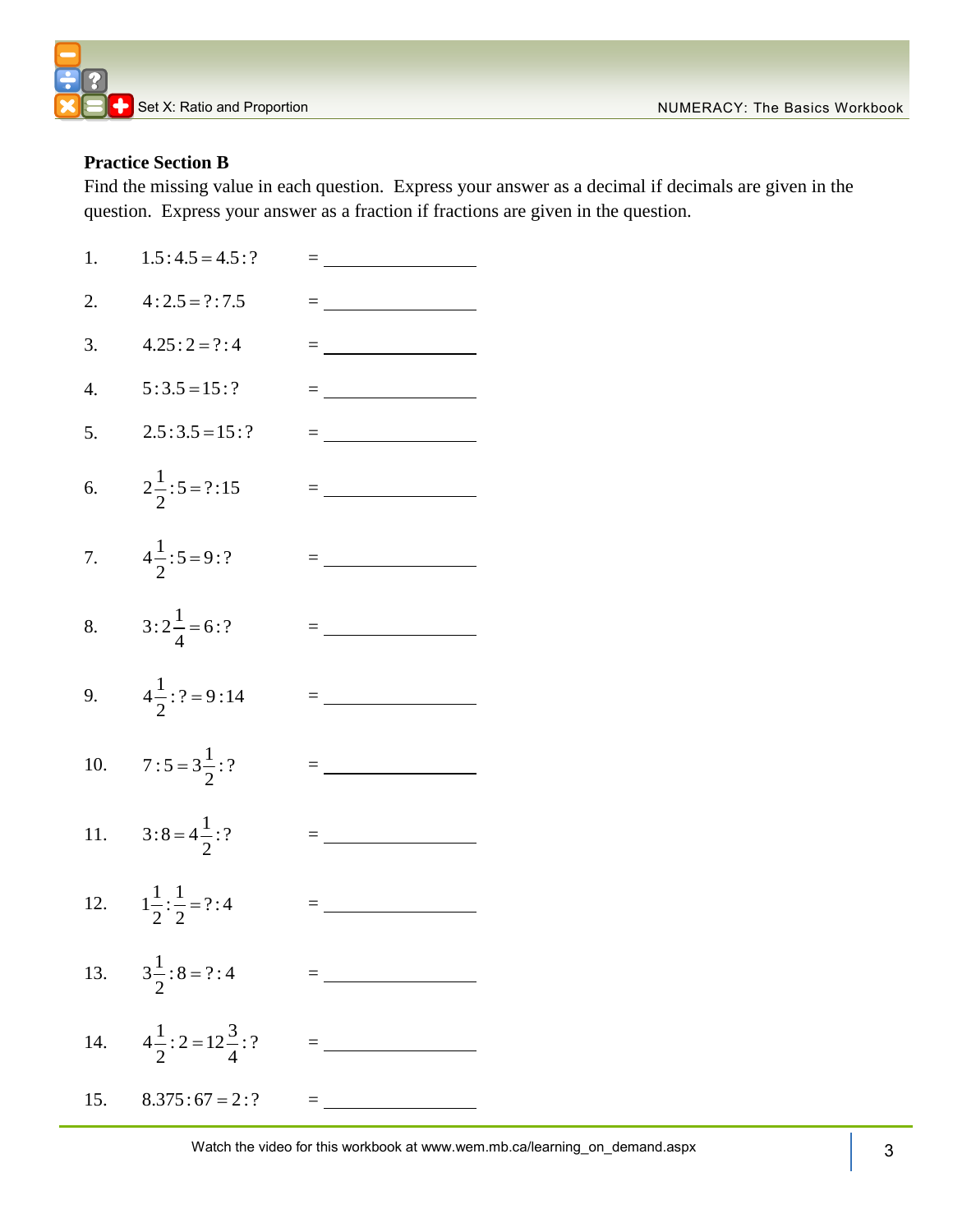

#### **Practice Section C**

Find the missing value in each question. Express your answer as a fraction if fractions are given in the question.

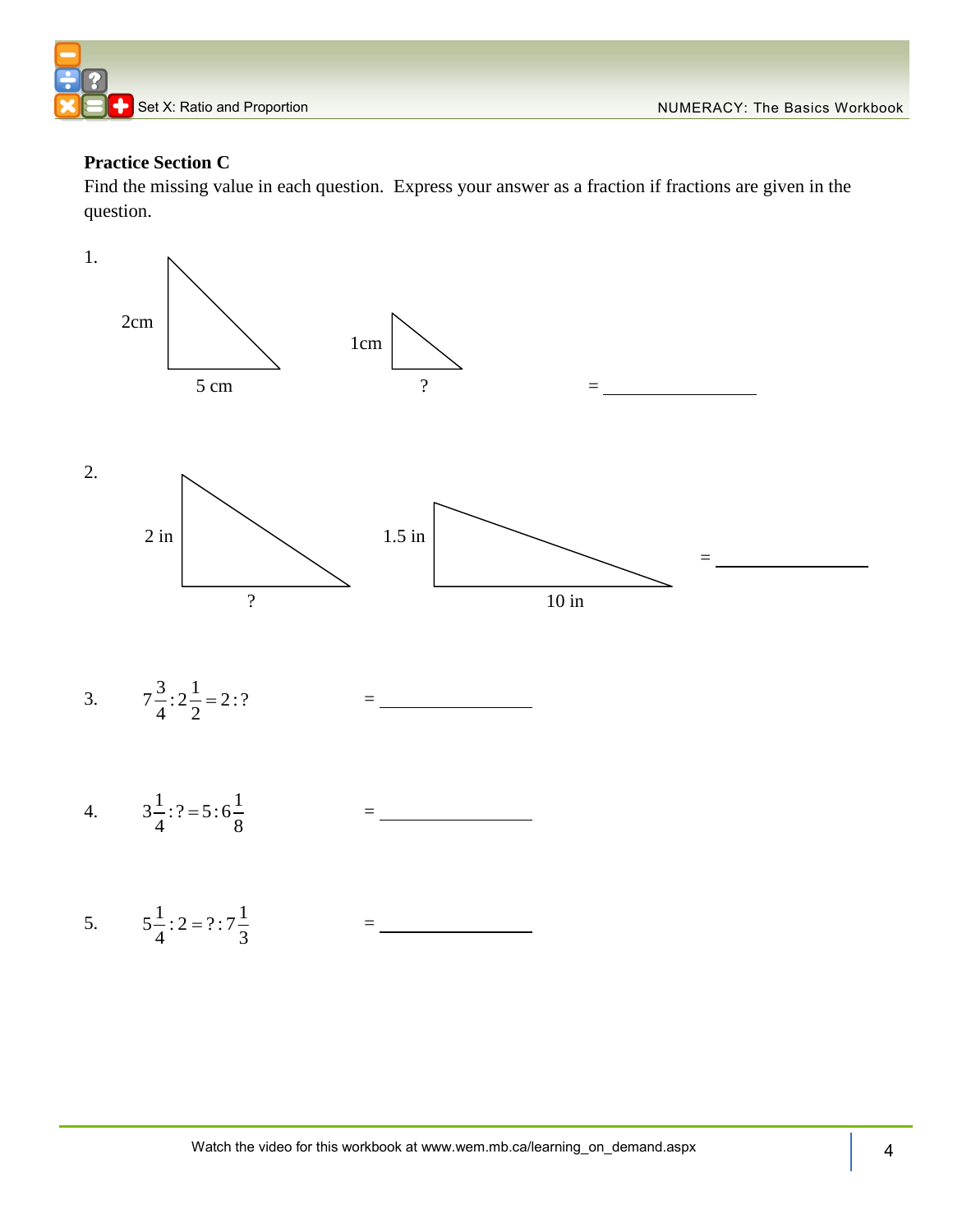

#### **Practice Section D**

In this section, solutions for the practice questions contain commonly-made errors. For each question, circle the error(s) and give a correct solution.

1. Below is a possible solution to a question that contains some error(s). Circle the error(s) and present a correct solution.

Find the missing value in the question below.

 $4\frac{1}{2}$ : 3 = ?: 8 $\frac{3}{2}$ 8 8  $\frac{33}{2}$ : 3 = ?: 8 $\frac{3}{2}$ 8 8  $\frac{33}{2}$ : 3 = ? :  $\frac{11}{2}$ 8 8  $\frac{33}{2}$ :  $\frac{3}{1}$  = 1:  $\frac{11}{2}$ 8 1 8  $? = 1$  $=$  $=$  $=$  $=$ 

=

2. Susan writes the following solution when asked to find the value of *x*:

 $x:3 = y:6$  $\rightarrow$  3× *number* = 6  $\rightarrow$  *number* = 2  $x \times 2 = y$  $x = 3$ 

Is Susan's solution correct?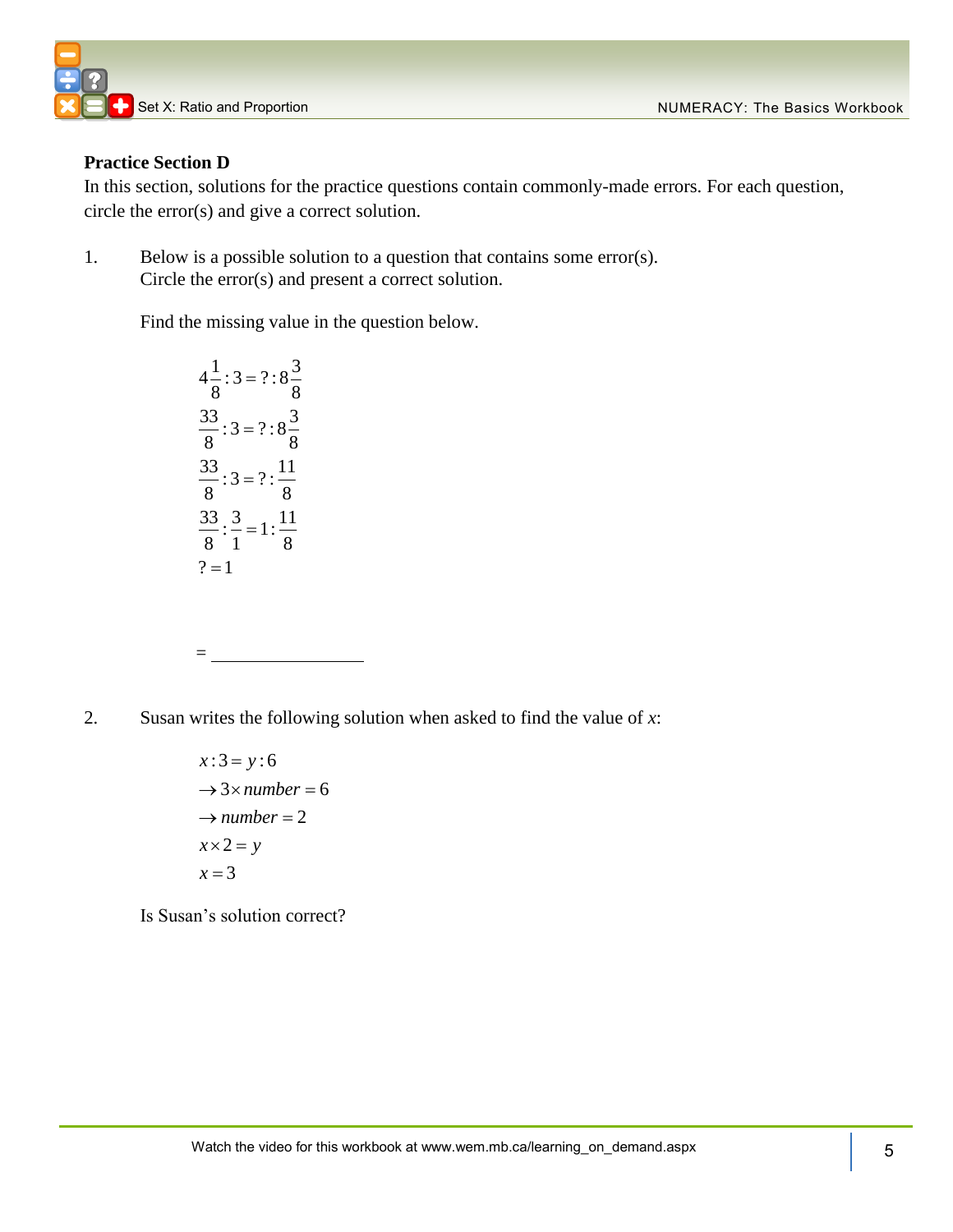



#### **Practice Section E**

Challenge Question. If you can do this one, then you get an  $A^+$ .  $\odot$ 

If the following statement is true  $x : y : z = x : 3 : 5 = 2 : y : 15 = 5 : 1 : z$ , find the values of x, y, and z.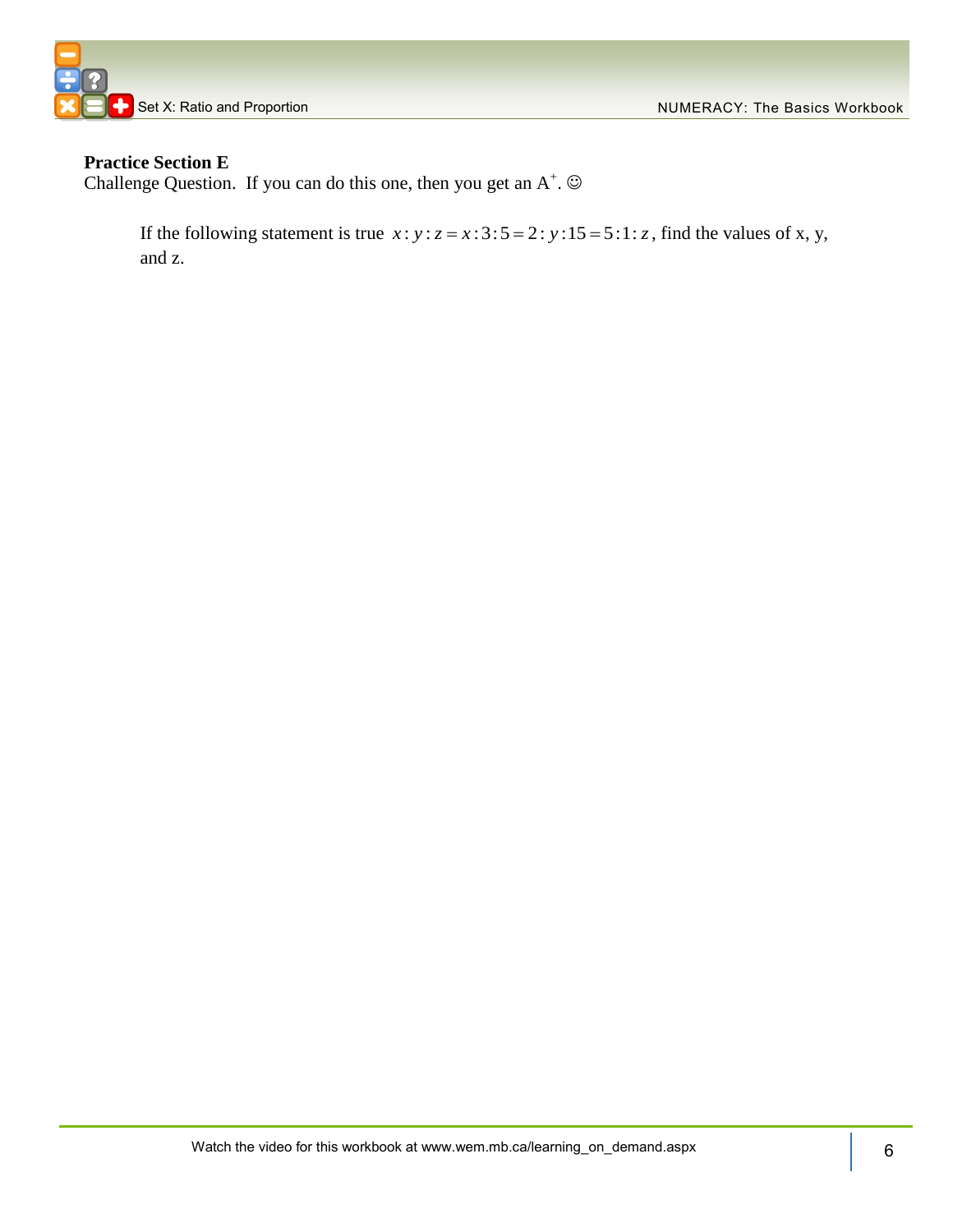NUMERACY: The Basics Workbook

# SOLUTIONS

## Set X

Ratio and Proportion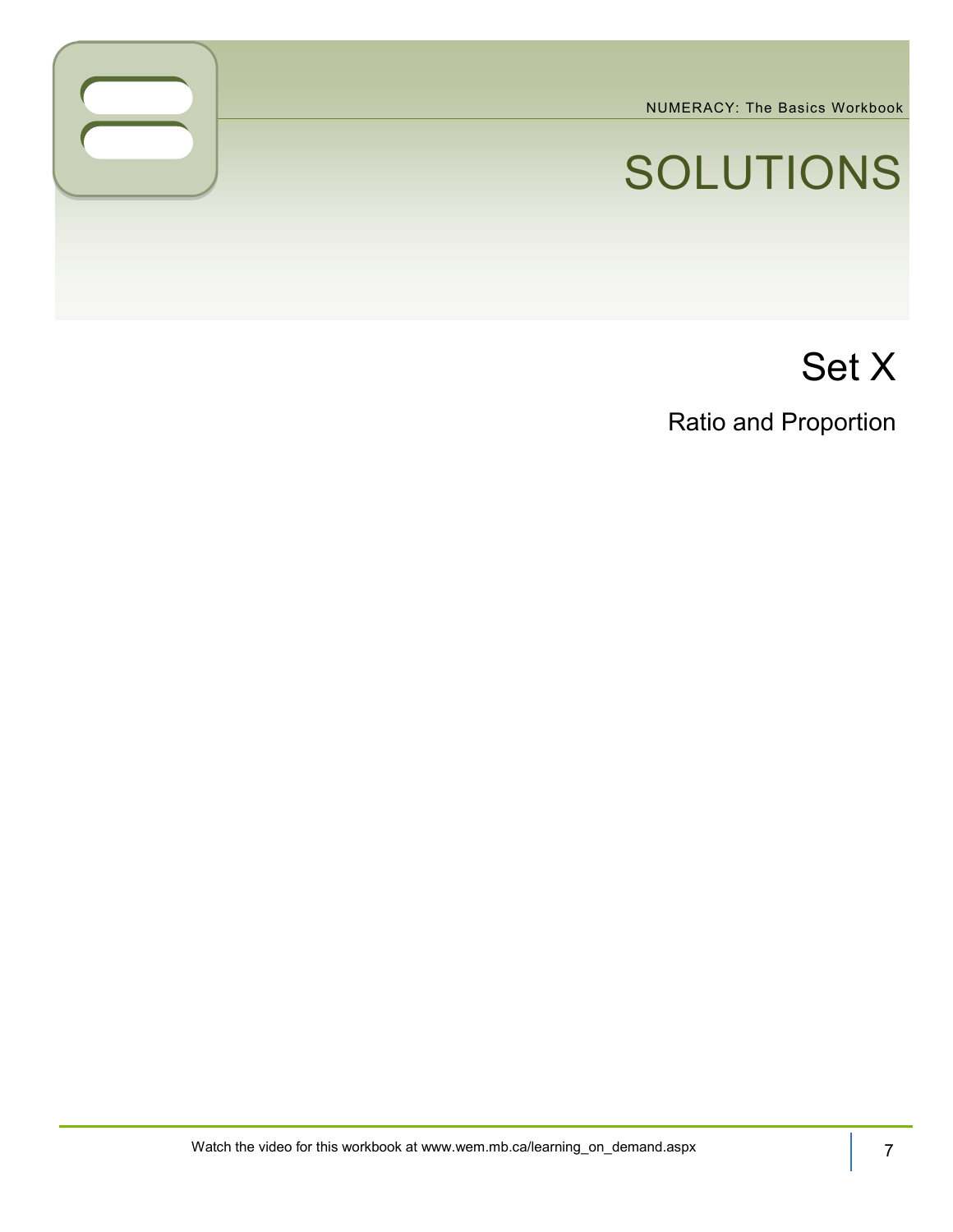### **RATIO AND PROPORTION**

#### **Practice Section A**

| 1. | Solution:<br>$1:2=?:10$         |                                                                           |     |                     |
|----|---------------------------------|---------------------------------------------------------------------------|-----|---------------------|
|    | $\rightarrow$ 2 $\times$ 5 = 10 | $\leftarrow$ notice the format – it is used to solve all Part A problems. |     |                     |
|    | $\rightarrow$ 1 $\times$ 5 = 5  |                                                                           |     |                     |
|    | $? = 5$                         |                                                                           |     |                     |
| 2. | Solution:                       |                                                                           | 9.  | Solution:           |
|    | $2:1 = ?:10$                    |                                                                           |     | $5:4=10:?$          |
|    | $? = 20$                        |                                                                           |     | $? = 8$             |
| 3. | Solution:                       |                                                                           | 10. | Solution:           |
|    | $2:5 = ?:10$                    |                                                                           |     | $5:3 = ?:9$         |
|    | $? = 4$                         |                                                                           |     | $? = 15$            |
| 4. | Solution:                       |                                                                           | 11. | Solution:           |
|    | $5:2=?:10$                      |                                                                           |     | $2:3 = 6:?$         |
|    | $? = 25$                        |                                                                           |     | $? = 9$             |
| 5. | Solution:                       |                                                                           | 12. | Solution:           |
|    | $3:2=?:8$                       |                                                                           |     | $2:5 = 8:?$         |
|    | $? = 12$                        |                                                                           |     | $? = 20$            |
| 6. | Solution:                       |                                                                           | 13. | Solution:           |
|    | $5:2=?:8$                       |                                                                           |     | $1.5:1=6:?$         |
|    | $? = 20$                        |                                                                           |     | $? = 4$             |
| 7. | Solution:                       |                                                                           | 14. | Solution:           |
|    | $2:3 = ?:9$                     |                                                                           |     | $1.5:3 = 4.5:?$     |
|    | $? = 6$                         |                                                                           |     | $? = 9$             |
| 8. | Solution:                       |                                                                           | 15. | Solution:           |
|    | $3:1 = ?:9$                     |                                                                           |     | $8:3 = 4:?$         |
|    | $? = 27$                        |                                                                           |     | $?=\frac{3}{2}=1.5$ |
|    |                                 |                                                                           |     |                     |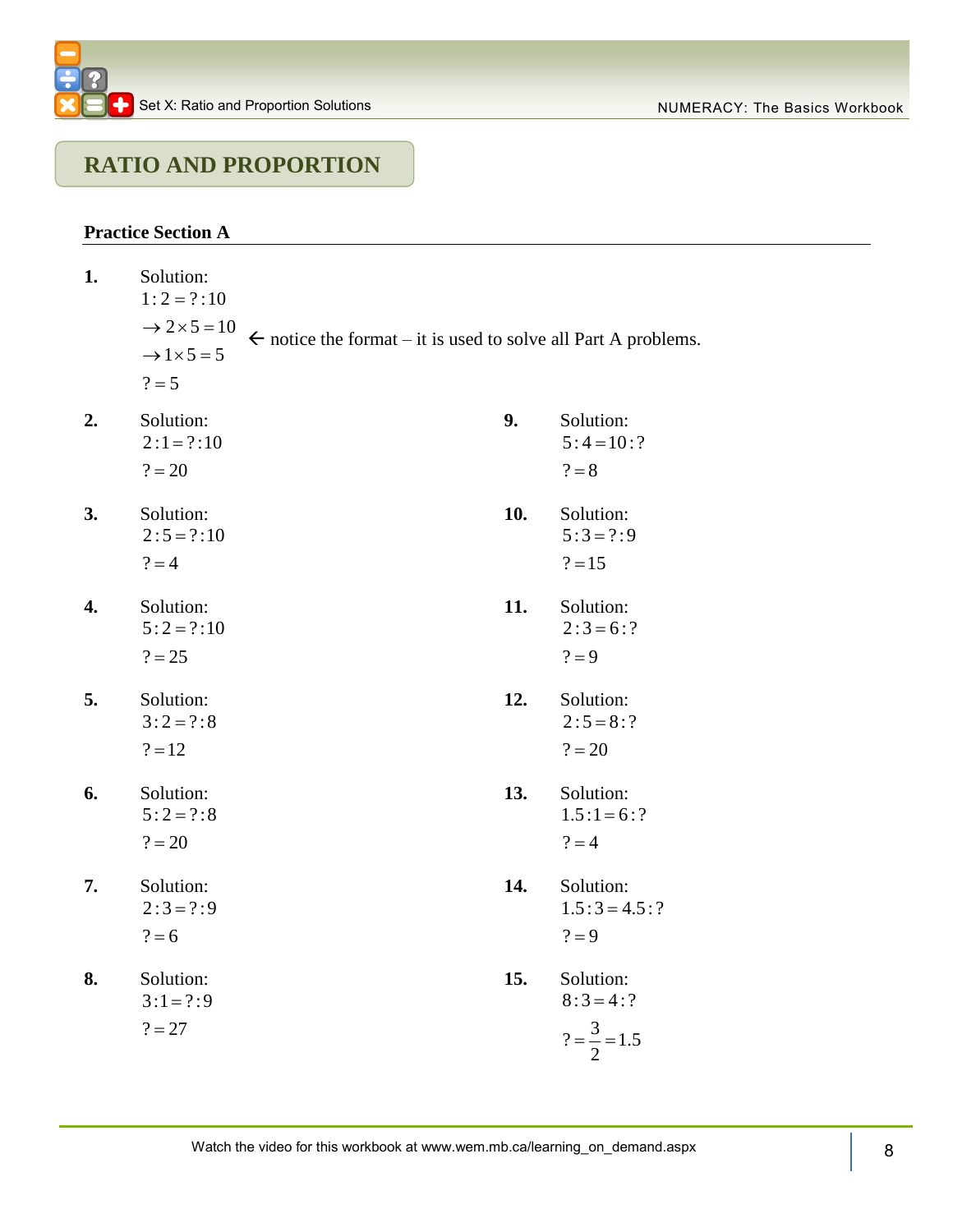#### **Practice Section B**

**1.** 

| Solution:<br>$1.5:4.5 = 4.5:?$      |                                                                           |
|-------------------------------------|---------------------------------------------------------------------------|
| $\rightarrow$ 1.5 $\times$ 3 = 4.5  | $\leftarrow$ notice the format – it is used to solve all Part B problems. |
| $\rightarrow$ 4.5 $\times$ 3 = 13.5 |                                                                           |
| $? = 13.5$                          |                                                                           |

- **2.** Solution:  $4:2.5 = ?:7.5$  $\rightarrow$  2.5  $\times$  3 = 7.5  $\rightarrow$  4  $\times$  3 = 12  $? = 12$
- **3.** Solution:  $4.25: 2 = ?: 4$  $\rightarrow$  2  $\times$  2 = 4  $\rightarrow$  4.25  $\times$  2 = 8.5  $? = 8.5$
- **4.** Solution:  $5:3.5 = 15:?$  $\rightarrow$  5  $\times$  3 = 15  $\rightarrow$  3.5  $\times$  3 = 10.5  $? = 10.5$
- **5.** Solution:  $2.5:3.5 = 15:$ ?  $\rightarrow$  2.5  $\times$  6 = 15  $\rightarrow$  3.5  $\times$  6 = 21  $? = 21$

 $2\frac{1}{2}$ : 5 = ?:15 2  $\rightarrow$  5  $\times$  3 = 15  $2\frac{1}{2} \times 3 = 7\frac{1}{2}$  $2^{\sim}$  2  $? = 7\frac{1}{2}$ 2  $=$  $\rightarrow$  2 $\frac{1}{2} \times 3 = 7$  $=$ **7.** Solution:  $4\frac{1}{2}$ : 5 = 9: ? 2  $4\frac{1}{2}\times2=9$ 2  $\rightarrow$  5  $\times$  2 = 10  $=$  $\rightarrow$  4  $\frac{1}{2}$   $\times$  2 = 9

**6.** Solution:

$$
? = 10
$$

**8.** Solution:  $3: 2\frac{1}{1} = 6:?$ 4  $\rightarrow$  3  $\times$  2 = 6  $2\frac{1}{1} \times 2 = 4\frac{1}{2}$  $4 \binom{2}{1}$  $? = 4\frac{1}{3}$ 2  $=$  $\rightarrow$  2  $\frac{1}{2} \times 2 = 4$  $=$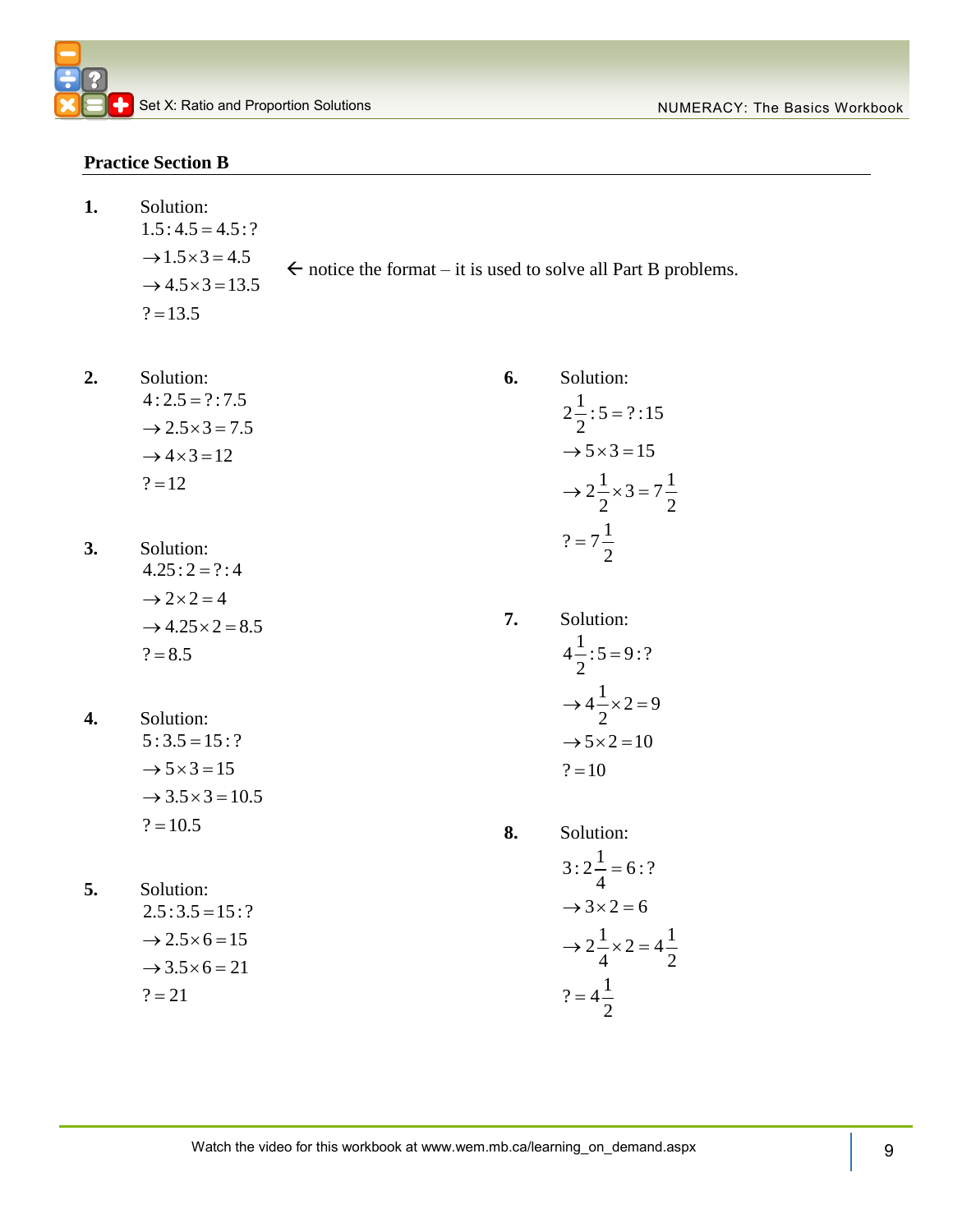**9.** Solution:

$$
4\frac{1}{2} : ? = 9 : 14
$$
  
\n
$$
\rightarrow 4\frac{1}{2} \times number = 9
$$
  
\n
$$
\rightarrow number = 2
$$
  
\n
$$
\rightarrow ? \times 2 = 14
$$
  
\n
$$
\rightarrow ? = \frac{14}{2} = 7
$$
  
\n
$$
? = 7
$$

**10.** Solution:

$$
7:5 = 3\frac{1}{2}:?
$$
  
\n
$$
\rightarrow 7 \times number = 3\frac{1}{2}
$$
  
\n
$$
\rightarrow number = \frac{1}{2}
$$
  
\n
$$
\rightarrow 5 \times \frac{1}{2} = \frac{5}{2} = 2\frac{1}{2}
$$
  
\n
$$
? = 2\frac{1}{2}
$$

11. Solution:  
\n
$$
3:8 = 4\frac{1}{2}:?
$$
\n
$$
\rightarrow 3 \times number = 4.5
$$
\n
$$
\rightarrow number = \frac{4.5}{3} = 1.5
$$
\n
$$
\rightarrow 8 \times 1.5 = ?
$$
\n
$$
? = 12
$$

**12.** Solution:

$$
1\frac{1}{2} : \frac{1}{2} = ? : 4
$$
  
\n
$$
\rightarrow \frac{1}{2} \times number = 4
$$
  
\n
$$
\rightarrow number = 8
$$
  
\n
$$
\rightarrow 1\frac{1}{2} \times 8 = ?
$$
  
\n
$$
? = \frac{3}{2} \times 8 = \frac{24}{2} = 12
$$

**13.** Solution:  $3\frac{1}{2}$ : 8 = ?: 4 2  $\rightarrow$  8  $\times$  *number* = 4 1 2  $3\frac{1}{2} \times \frac{1}{2} = ?$  $\frac{1}{2}$   $\frac{1}{2}$  $? = \frac{7}{2} \times \frac{1}{2} = \frac{7}{4} = 1\frac{3}{4}$  $\frac{1}{2}$   $\frac{2}{2}$   $\frac{1}{4}$   $\frac{1}{4}$  $\rightarrow$  *number* =  $\frac{1}{2}$  $=$  $\rightarrow$  3 $\frac{1}{2} \times \frac{1}{2} = ?$  $=\frac{7}{2} \times \frac{1}{2} = \frac{7}{1} = 1$ 

14. Solution:  
\n
$$
4\frac{1}{2} : 2 = 12\frac{3}{4} : ?
$$
\n
$$
\rightarrow 4\frac{1}{2} \times number = 12\frac{3}{4}
$$
\n
$$
\rightarrow number = 12\frac{3}{4} \div 4\frac{1}{2} = \frac{51}{4} \div \frac{9}{2} = \frac{51}{4} \times \frac{2}{9} = \frac{102}{36} = \frac{51}{18}
$$
\n
$$
\rightarrow 2 \times \frac{51}{18} = ?
$$
\n
$$
? = \frac{102}{18} = \frac{17}{3} = 5\frac{2}{3}
$$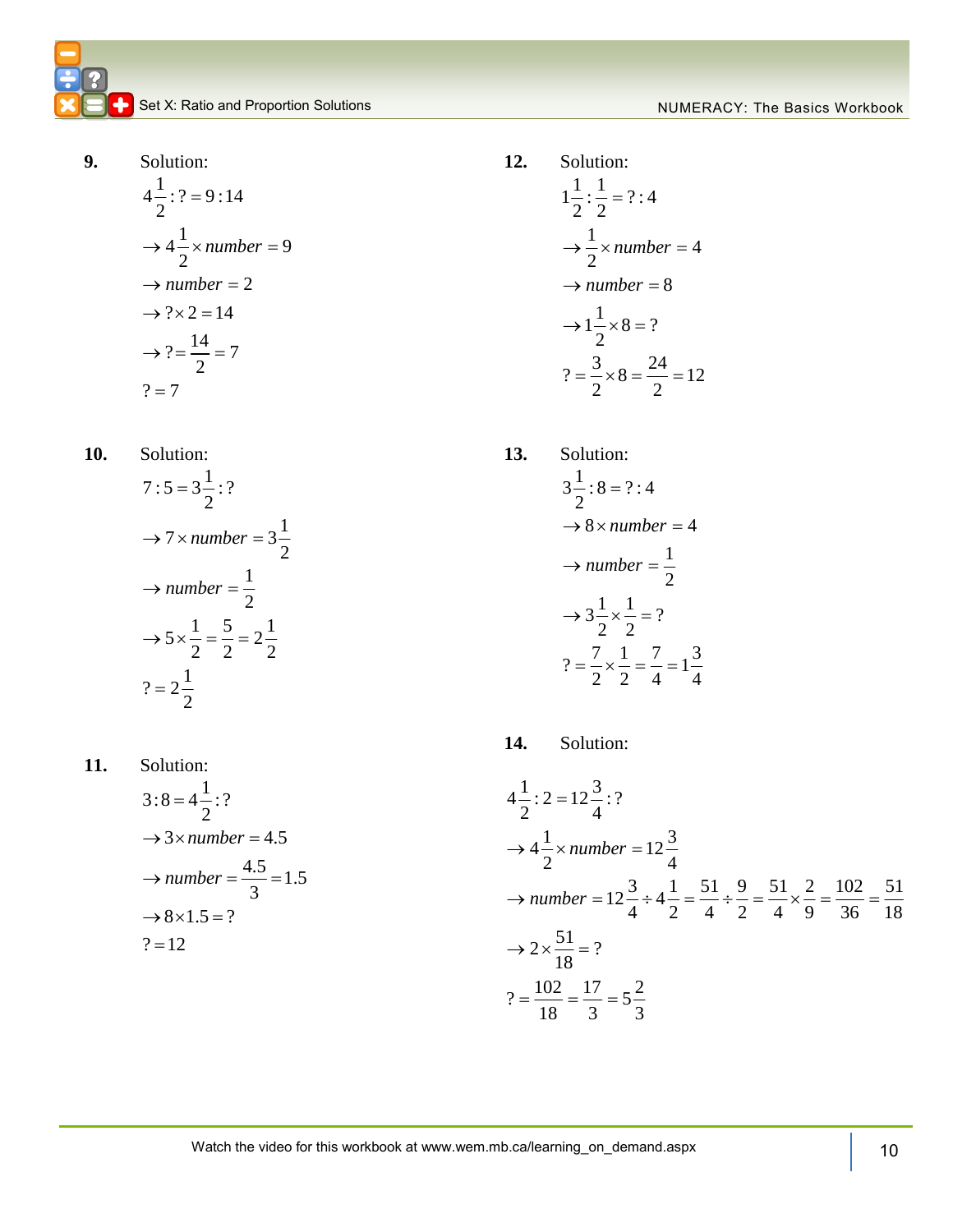

**15.** Solution: Solution:<br> $8.375:67 = 2:?$  $8.375:67 = 2:7$ <br>  $\rightarrow 8.375 \times number = 2$  $\frac{2}{2}$  = 0.2388059... 8.375  $8.375$ <br>  $\rightarrow$  ? = 67 × 0.2388059...  $\rightarrow$  : =<br>? = 16  $\rightarrow$  *number* =  $\frac{2}{8.275}$  = 0.23

#### **Practice Section C**

**1.** Solution:  $2:5 = 1:?$  $? = \frac{5}{3}$ 2  $=\frac{3}{2}$  cm

**3.** Solution:

2. Solution:  
\n
$$
2: ? = 1.5:10
$$
\n
$$
\rightarrow 2 \times number = 1.5
$$
\n
$$
\rightarrow number = \frac{1.5}{2} = 0.75
$$
\n
$$
\rightarrow ? \times 0.75 = 10
$$
\n
$$
? = \frac{10}{0.75} = 13.\overline{3}in
$$

**4.** Solution: 3 $\frac{1}{4}$  : ? = 5 : 6 $\frac{1}{8}$  $\frac{1}{4}$ : ? = 5 : 6 $\frac{1}{8}$ 1  $3\frac{1}{4} \times number = 5$  $per = 5$ <br>  $5 \div 3\frac{1}{4} = 5 \div \frac{13}{4} = 5 \times \frac{4}{13} = \frac{20}{13}$  $\frac{1}{4}$  = 5 ÷  $\frac{13}{4}$  = 5 ×  $\frac{4}{13}$  =  $\frac{20}{13}$ number = 5<br> $? \times \frac{20}{13} = 6\frac{1}{8}$  $\frac{20}{13} = 6\frac{1}{8}$  $\rightarrow$  ?  $\times \frac{1}{13} = 6\frac{1}{8}$ <br> $? = 6\frac{1}{8} \div \frac{20}{13} = \frac{49}{8} \div \frac{20}{13} = \frac{49}{8} \times \frac{13}{20} = \frac{637}{160} = 3\frac{157}{160}$  $\frac{1}{8} \div \frac{20}{13} = \frac{49}{8} \div \frac{20}{13} = \frac{49}{8} \times \frac{13}{20} = \frac{637}{160} = 3\frac{157}{160}$ 4 8<br> $\rightarrow$  3 $\frac{1}{4}$  × number = 5 4<br> $\rightarrow$  *number* = 5 \pi 3 \frac{1}{1}{1} = 5 \pi \frac{1}{1}{1} =  $\frac{20}{13}$  $=$  $\rightarrow ? \times \frac{20}{13} = 6\frac{1}{8}$ 13 8<br>=  $6\frac{1}{8} \div \frac{20}{13} = \frac{49}{8} \div \frac{20}{13} = \frac{49}{8} \times \frac{13}{20} = \frac{637}{160} = 3\frac{157}{160}$ **5.** Solution: 5. Solutions<br> $5\frac{1}{4}$ : 2 = ? : 7 $\frac{1}{3}$  $\frac{1}{4}$ : 2 = ? : 7 $\frac{1}{3}$ 1  $2 \times number = 7\frac{1}{3}$  $r = 7\frac{1}{3}$ <br>  $7\frac{1}{3} \div 2 = \frac{22}{3} \div 2 = \frac{22}{3} \times \frac{1}{2} = \frac{22}{6} = \frac{11}{3}$  $\frac{1}{3} \div 2 = \frac{22}{3} \div 2 = \frac{22}{3} \times \frac{1}{2} = \frac{22}{6} = \frac{11}{3}$ *number* = 7<br> $? = 5\frac{1}{4} \times \frac{11}{3}$  $\rightarrow$  2 × *number* =  $7\frac{1}{3}$  $\rightarrow$  number =  $7\frac{1}{3} \div 2 = \frac{22}{3} \div 2 = \frac{22}{3} \times \frac{1}{2} = \frac{22}{6} = \frac{11}{3}$  $=$ 

 $\frac{1}{4} \times \frac{11}{3}$ 

 $\frac{21}{4} \times \frac{11}{3} = \frac{231}{12} = \frac{77}{4} = 19\frac{1}{4}$ 

$$
5\frac{1}{4} : 2 = ? : 7\frac{3}{4} \rightarrow 2 \times number = 7\frac{1}{3}
$$
  
\n
$$
7\frac{3}{4} \times number = 2
$$
  
\n
$$
\rightarrow number = 2 \div 7\frac{3}{4} = 2 \div \frac{31}{4} = 2 \times \frac{4}{31} = \frac{8}{31}
$$
  
\n
$$
\rightarrow 2\frac{1}{2} \times \frac{8}{31} = ?
$$
  
\n
$$
7\frac{1}{2} \times \frac{8}{31} = ?
$$
  
\n
$$
7\frac{1}{2} \times \frac{8}{31} = ?
$$
  
\n
$$
7\frac{1}{2} \times \frac{8}{31} = ?
$$
  
\n
$$
7\frac{1}{2} \times \frac{8}{31} = ?
$$
  
\n
$$
7\frac{1}{2} \times \frac{8}{31} = ?
$$
  
\n
$$
7\frac{1}{2} \times \frac{8}{31} = ?
$$
  
\n
$$
7\frac{1}{2} \times \frac{8}{31} = ?
$$
  
\n
$$
7\frac{1}{2} \times \frac{8}{31} = ?
$$
  
\n
$$
7\frac{1}{2} \times \frac{8}{31} = ?
$$
  
\n
$$
7\frac{1}{2} \times \frac{8}{31} = ?
$$
  
\n
$$
7\frac{1}{2} \times \frac{8}{31} = ?
$$
  
\n
$$
7\frac{1}{2} \times \frac{8}{31} = ?
$$
  
\n
$$
7\frac{1}{2} \times \frac{8}{31} = ?
$$
  
\n
$$
7\frac{1}{2} \times \frac{8}{31} = ?
$$
  
\n
$$
7\frac{1}{2} \times \frac{8}{31} = ?
$$
  
\n
$$
7\frac{1}{2} \times \frac{8}{31} = ?
$$
  
\n
$$
7\frac{1}{2} \times \frac{8}{31} = ?
$$
  
\n
$$
7\frac{1}{2} \times \frac{8}{31} = ?
$$
  
\n
$$
7\frac{3}{4} \times
$$

Watch the video for t 11 his workbook at www.wem.mb.ca/learning\_on\_demand.aspx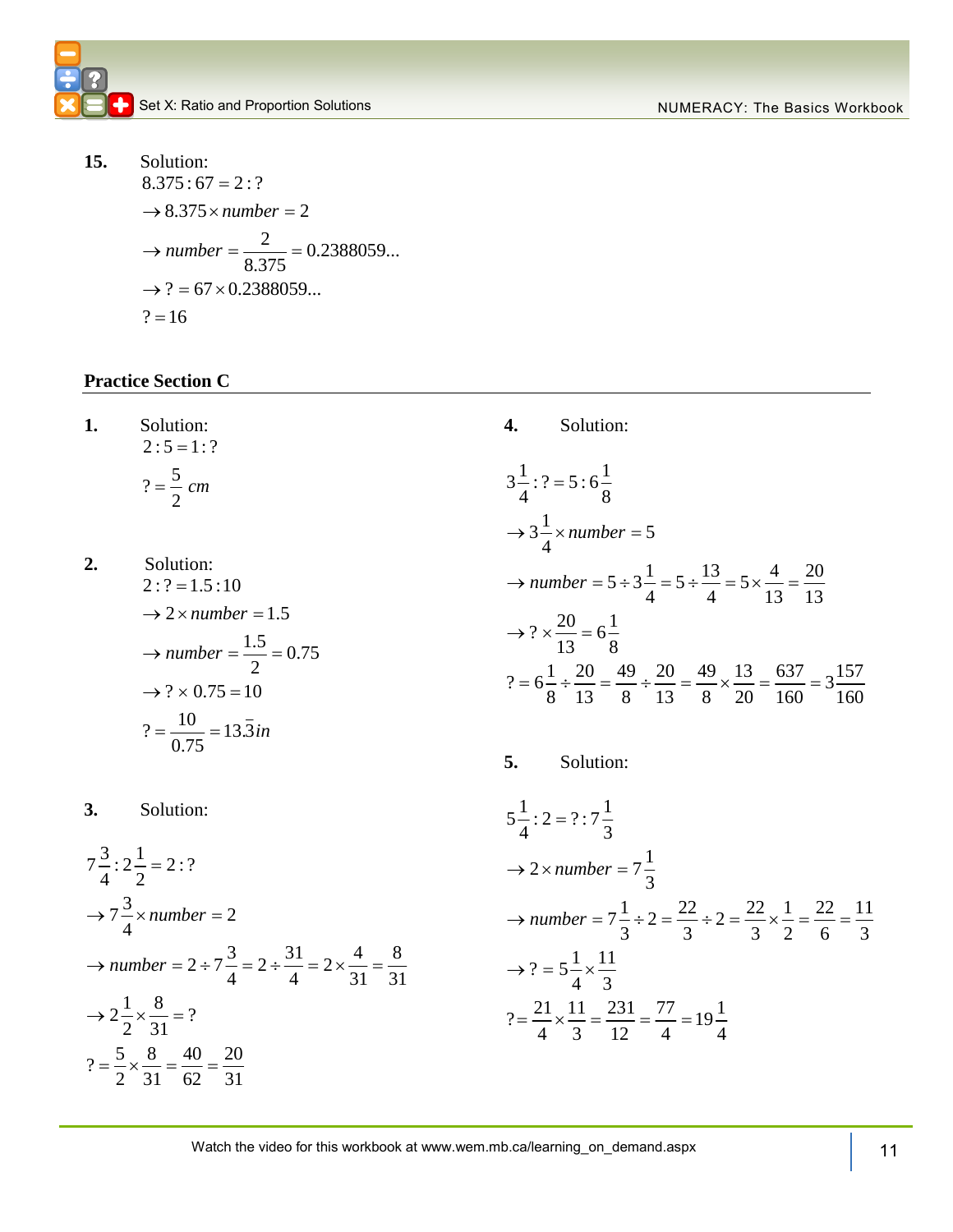#### **Practice Section D**

**1.** Solution:

There is only one error in the solution and it occurs in line 3. The mixed fraction  $8\frac{3}{5}$ 8 was

incorrectly converted to an improper fraction. Instead of  $\frac{11}{5}$ 8 , the correct equivalent improper

fraction is 
$$
8\frac{3}{8} = \frac{8 \times 8 + 3}{8} = \frac{67}{8}
$$
.

The correct solution is:  
\n
$$
4\frac{1}{8} : 3 = ? : 8\frac{3}{8}
$$
  
\n $\frac{33}{8} : 3 = ? : \frac{67}{8}$   
\n $\rightarrow 3 \times number = \frac{67}{8}$   
\n $\rightarrow number = \frac{67}{8} \div 3 = \frac{67}{8} \times \frac{1}{3} = \frac{67}{24}$   
\n $? = \frac{33}{8} \times \frac{67}{24}$   
\n $? = \frac{2211}{192} = \frac{737}{64}$ 

**2.** Solution:

Yes and No! The solution  $x = 3$  is true if and only if  $y = 6$ . The real answer here is that there are infinitely many solutions to this problem. Simply choose any value for *x* and then find the corresponding *y* value (or choose any value for *y* and then find the corresponding *x* value).